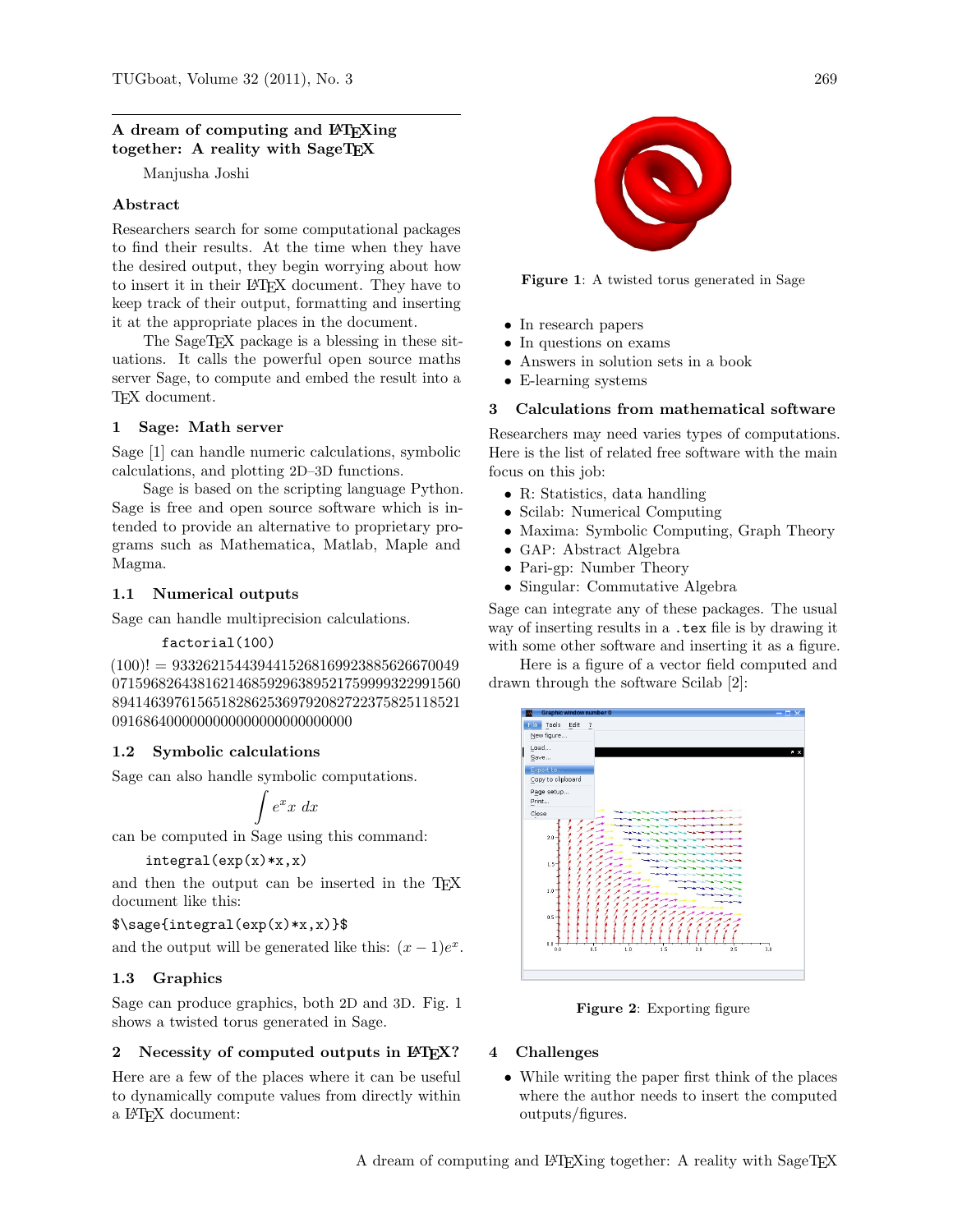

Figure 3: Generated .sage file

- In each case one needs to switch between TEX and the software for computing, and search for the place in the TEX file where it has been decided to insert the outputs.
- While pasting calculations from other software, the author may miss some part of the answer. Loss of important calculated data is possible.
- Some files also may be lost, simply because the author may forget where the different output files have been stored, or because the software stores them in an unknown location.
- This laborious process does not help the author trying to compose the paper.

### 5 With SageTFX

While writing research papers one can insert appropriate examples which can be calculated or drawn immediately by calling Sage directly from the LATEX compiler, and then be inserted at the appropriate places. Thus, one can maintain some orderliness in thinking.

Pictures, calculations become part of the <.tex> file. The author need not given special attention for picture insertion, etc. Also, it is not required to collect such files separately.

#### 6 Work flow

To use Sage through LATEX, just use the package sagetex in the <.tex> file. (Of course you need to have Sage installed.) The sequence for compilation is as follows:

- 1. Start with your file <abc.tex> and <sagetex.sty>.
- 2. pdflatex abc.tex which contains the usual \usepackage{sagetex}.
- 3. This generates a .sage file in the same folder.
- 4. sage abc.sage to generate a .sout file. An example is shown in fig. [4.](#page-1-0)
- 5. pdflatex abc.tex once more.



Figure 4: Generated <.sout> file

### <span id="page-1-0"></span>7 Sage commands

There are a few commands with which the document can communicate with Sage in variety of ways.

To insert only the output from Sage, use the command \sage{...}:

### \sage{factorial(100)}

To plot a function through sage, the command is \sageplot{...}:

#### $\simeq$  \sageplot{plot(exp(x),-5,5)}

It is also possible to display Sage commands in the <.tex> file as verbatim text and at the same time pass these commands to Sage. This is done with the sageblock environment:

\begin{sageblock}  $g(x) = taylor(tan(x),x,0,10)$ \end{sageblock}

After this,  $g(x)$  is known to Sage with the definition declared in the sageblock.

Then the T<sub>F</sub>X command  $\simeq$   $\{g(x)\}\$  will pass the value of  $g(x)$  and the computed output will be inserted, as in:

 $\frac{x}{=}\s{g(x)}$ 

#### 7.1 Predefined graphs

Sage predefines many graphs commonly used in graph theory. One can have complete graphs on a given number of vertices. Here is the famous Petersen graph (fig. [5\)](#page-2-2):

import sets g=graphs.PetersenGraph()

The LAT<sub>EX</sub> command to display such graphs:

\sageplot{ g.plot().show() }